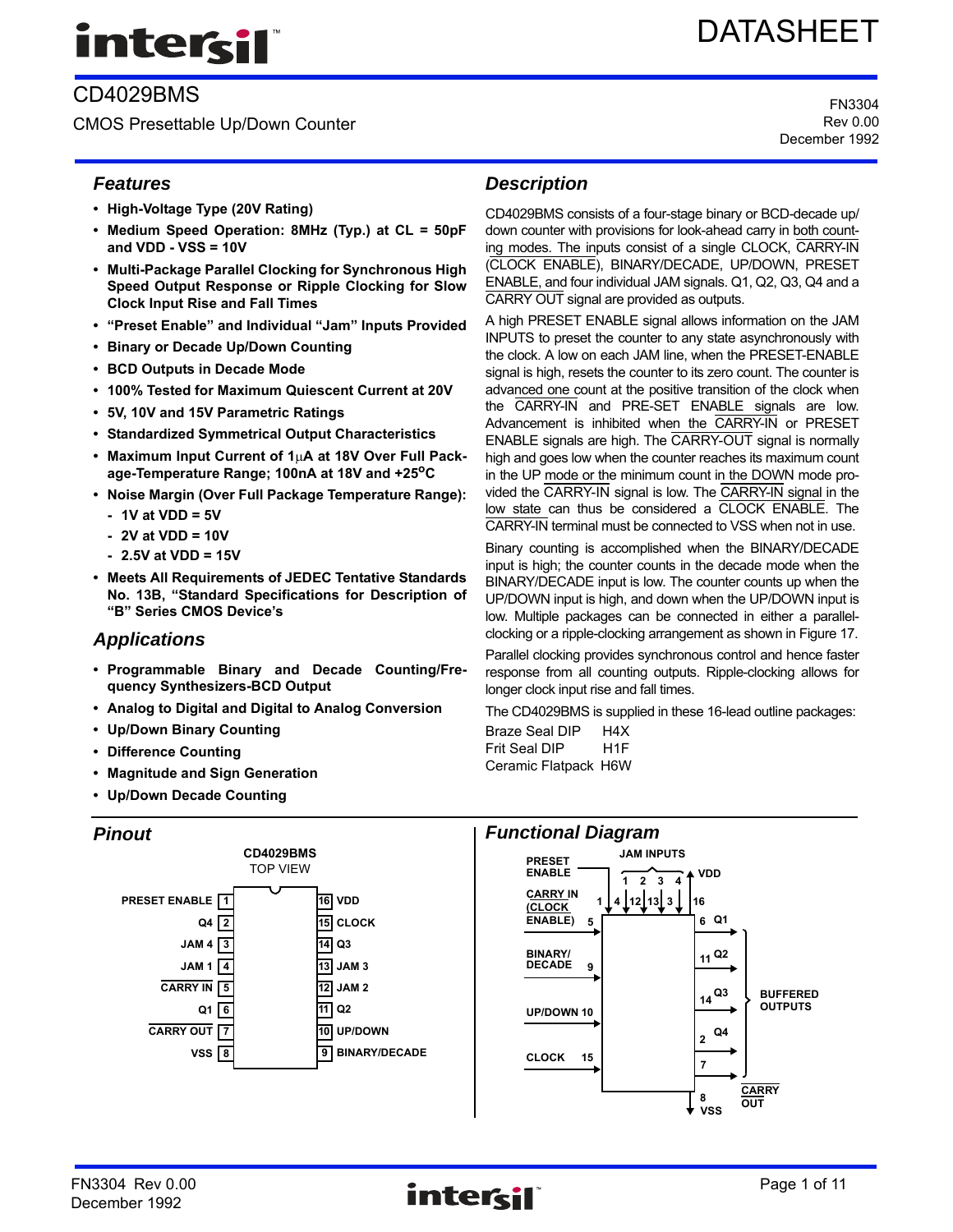### Absolute Maximum Ratings **Reliability Information**

| (Voltage Referenced to VSS Terminals)                                |
|----------------------------------------------------------------------|
|                                                                      |
| DC Input Current, Any One Input ±10mA                                |
| Operating Temperature Range55°C to +125°C                            |
| Package Types D, F, K, H                                             |
|                                                                      |
| Lead Temperature (During Soldering)  +265°C                          |
| At Distance $1/16 \pm 1/32$ lnch (1.59mm $\pm$ 0.79mm) from case for |
| 10s Maximum                                                          |

| Thermal Resistance                                                             | $\theta_{\mathsf{ja}}$ |                                                |
|--------------------------------------------------------------------------------|------------------------|------------------------------------------------|
| Ceramic DIP and FRIT Package                                                   | $80^{\circ}$ C/W       | $\frac{\theta_{\rm jc}}{20^{\circ} \text{CM}}$ |
| Flatpack Package                                                               | 70°C/W                 | $20^{\circ}$ C/W                               |
| Maximum Package Power Dissipation (PD) at +125°C                               |                        |                                                |
| For TA = -55 <sup>o</sup> C to +100 <sup>o</sup> C (Package Type D, F, K)500mW |                        |                                                |
| For TA = +100°C to +125°C (Package Type D, F, K) Derate                        |                        |                                                |
|                                                                                |                        | Linearity at 12mW/°C to 200mW                  |
| Device Dissipation per Output Transistor 100mW                                 |                        |                                                |
| For TA = Full Package Temperature Range (All Package Types)                    |                        |                                                |
|                                                                                |                        |                                                |

|                                |                    |                                             |             | <b>GROUP A</b>   |                           | <b>LIMITS</b>            |                          |                |
|--------------------------------|--------------------|---------------------------------------------|-------------|------------------|---------------------------|--------------------------|--------------------------|----------------|
| <b>PARAMETER</b>               | <b>SYMBOL</b>      | <b>CONDITIONS (NOTE 1)</b>                  |             | <b>SUBGROUPS</b> | <b>TEMPERATURE</b>        | <b>MIN</b>               | <b>MAX</b>               | <b>UNITS</b>   |
| Supply Current                 | <b>IDD</b>         | VDD = 20V, VIN = VDD or GND                 |             | $\mathbf{1}$     | +25 $\mathrm{^{\circ}C}$  |                          | 10                       | μA             |
|                                |                    |                                             |             | $\overline{2}$   | $+125$ <sup>o</sup> C     | $\blacksquare$           | 1000                     | μA             |
|                                |                    | VDD = 18V, VIN = VDD or GND                 |             | 3                | $-55^{\circ}$ C           |                          | 10                       | μA             |
| Input Leakage Current          | <b>IIL</b>         | $VIN = VDD$ or $GND$                        | $VDD = 20$  | $\mathbf{1}$     | $+25^{\circ}$ C           | $-100$                   |                          | nA             |
|                                |                    |                                             |             | $\overline{2}$   | $+125$ <sup>o</sup> C     | $-1000$                  |                          | nA             |
|                                |                    |                                             | $VDD = 18V$ | 3                | $-55^{\circ}$ C           | $-100$                   | $\overline{\phantom{a}}$ | nA             |
| Input Leakage Current          | IIH.               | $VIN = VDD$ or $GND$                        | $VDD = 20$  | $\mathbf{1}$     | $+25^{\circ}$ C           |                          | 100                      | nA             |
|                                |                    |                                             |             | $\overline{2}$   | +125 $\mathrm{^{\circ}C}$ | $\overline{a}$           | 1000                     | nA             |
|                                |                    |                                             | $VDD = 18V$ | 3                | $-55^{\circ}$ C           | $\blacksquare$           | 100                      | nA             |
| Output Voltage                 | VOL <sub>15</sub>  | VDD = 15V. No Load                          |             | 1, 2, 3          | +25°C, +125°C, -55°C      | $\mathbf{r}$             | 50                       | mV             |
| Output Voltage                 | VOH <sub>15</sub>  | VDD = 15V, No Load (Note 3)                 |             | 1, 2, 3          | +25°C, +125°C, -55°C      | 14.95                    |                          | V              |
| Output Current (Sink)          | IOL <sub>5</sub>   | $VDD = 5V$ , $VOUT = 0.4V$                  |             | 1                | $+25^{\circ}$ C           | 0.53                     | $\overline{a}$           | mA             |
| <b>Output Current (Sink)</b>   | <b>IOL10</b>       | $VDD = 10V$ , $VOUT = 0.5V$                 |             | 1                | +25 $\mathrm{^{\circ}C}$  | 1.4                      | $\overline{\phantom{a}}$ | mA             |
| <b>Output Current (Sink)</b>   | <b>IOL15</b>       | $VDD = 15V$ . $VOUT = 1.5V$                 |             | $\mathbf{1}$     | $+25^{\circ}$ C           | 3.5                      | $\mathbf{r}$             | mA             |
| Output Current (Source)        | IOH <sub>5</sub> A | $VDD = 5V$ , $VOUT = 4.6V$                  |             | $\mathbf{1}$     | $+25^{\circ}$ C           |                          | $-0.53$                  | mA             |
| Output Current (Source)        | IOH5B              | $VDD = 5V$ , $VOUT = 2.5V$                  |             | 1                | $+25^{\circ}$ C           | $\blacksquare$           | $-1.8$                   | mA             |
| Output Current (Source)        | <b>IOH10</b>       | $VDD = 10V$ , $VOUT = 9.5V$                 |             | $\mathbf{1}$     | $+25^{\circ}$ C           | $\overline{\phantom{a}}$ | $-1.4$                   | m <sub>A</sub> |
| Output Current (Source)        | <b>IOH15</b>       | $VDD = 15V$ , $VOUT = 13.5V$                |             | $\mathbf{1}$     | $+25^{\circ}$ C           | $\mathbf{r}$             | $-3.5$                   | mA             |
| N Threshold Voltage            | <b>VNTH</b>        | $VDD = 10V$ , $ISS = -10\mu A$              |             | 1                | $+25^{\circ}$ C           | $-2.8$                   | $-0.7$                   | $\vee$         |
| P Threshold Voltage            | <b>VPTH</b>        | $VSS = 0V$ , $IDD = 10\mu A$                |             | $\mathbf{1}$     | +25 $\mathrm{^{\circ}C}$  | 0.7                      | 2.8                      | V              |
| Functional                     | F                  | $VDD = 2.8V$ , $VIN = VDD$ or $GND$         |             | $\overline{7}$   | +25 $\mathrm{^{\circ}C}$  | VOH >                    | VOL <                    | $\vee$         |
|                                |                    | VDD = 20V, VIN = VDD or GND                 |             | $\overline{7}$   | $+25^{\circ}$ C           |                          | VDD/2 VDD/2              |                |
|                                |                    | VDD = 18V, VIN = VDD or GND                 |             | 8A               | +125 $\mathrm{^{\circ}C}$ |                          |                          |                |
|                                |                    | $VDD = 3V$ , $VIN = VDD$ or $GND$           |             | 8B               | $-55^{\circ}$ C           |                          |                          |                |
| Input Voltage Low<br>(Note 2)  | <b>VIL</b>         | $VDD = 5V$ , $VOH > 4.5V$ , $VOL < 0.5V$    |             | 1, 2, 3          | +25°C, +125°C, -55°C      |                          | 1.5                      | V              |
| Input Voltage High<br>(Note 2) | <b>VIH</b>         | $VDD = 5V$ , $VOH > 4.5V$ , $VOL < 0.5V$    |             | 1, 2, 3          | +25°C, +125°C, -55°C      | 3.5                      | $\overline{a}$           | $\vee$         |
| Input Voltage Low<br>(Note 2)  | VIL                | VDD = 15V, VOH > 13.5V,<br>VOL < 1.5V       |             | 1, 2, 3          | +25°C, +125°C, -55°C      |                          | 4                        | $\vee$         |
| Input Voltage High<br>(Note 2) | <b>VIH</b>         | $VDD = 15V$ , $VOH > 13.5V$ ,<br>VOL < 1.5V |             | 1, 2, 3          | +25°C. +125°C. -55°C      | 11                       |                          | V              |

# **TABLE 1. DC ELECTRICAL PERFORMANCE CHARACTERISTICS**

NOTES: 1. All voltages referenced to device GND, 100% testing being 3. For accuracy, voltage is measured differentially to VDD. Limit implemented.

is 0.050V max.

2. Go/No Go test with limits applied to inputs.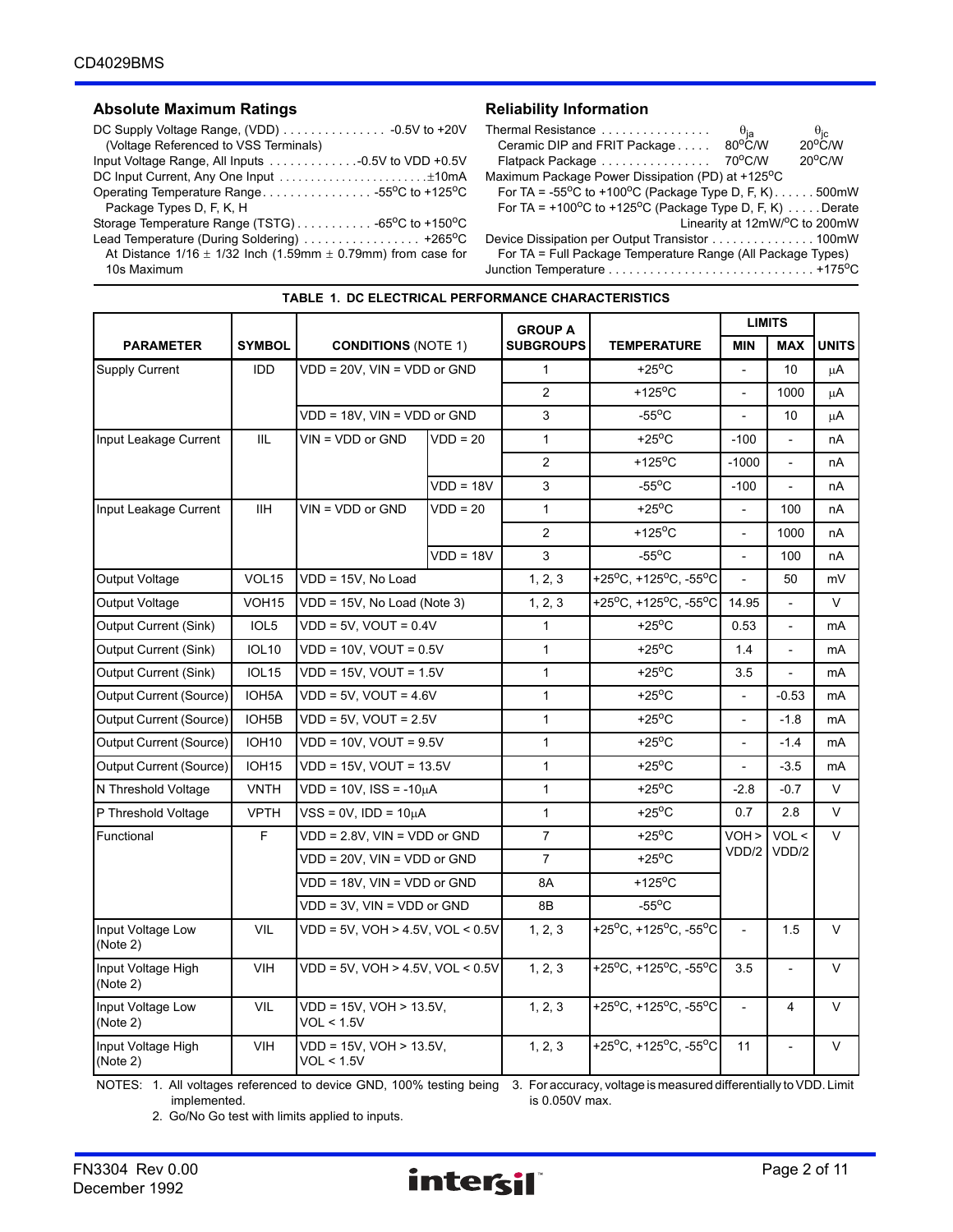|                                               |                   |                                   | <b>GROUP A</b>   |                                              | <b>LIMITS</b>            |                          |              |
|-----------------------------------------------|-------------------|-----------------------------------|------------------|----------------------------------------------|--------------------------|--------------------------|--------------|
| <b>PARAMETER</b>                              | <b>SYMBOL</b>     | <b>CONDITIONS (NOTE 1, 2)</b>     | <b>SUBGROUPS</b> | <b>TEMPERATURE</b>                           | <b>MIN</b>               | <b>MAX</b>               | <b>UNITS</b> |
| Propagation Delay                             | TPHL1             | $VDD = 5V$ , $VIN = VDD$ or $GND$ | 9                | $+25^{\circ}$ C                              |                          | 500                      | ns           |
| Clock To Q Output                             | TPLH1             |                                   | 10, 11           | +125 <sup>o</sup> C, -55 <sup>o</sup> C      |                          | 675                      | ns           |
| Propagation Delay                             | TPHL <sub>2</sub> | $VDD = 5V$ , $VIN = VDD$ or $GND$ | 9                | $+25^{\circ}$ C                              |                          | 560                      | ns           |
| Clock To Carry Out                            | TPLH <sub>2</sub> |                                   | 10, 11           | +125 <sup>o</sup> C, -55 <sup>o</sup> C      | $\overline{\phantom{0}}$ | 756                      | ns           |
| Propagation Delay                             | TPHL3             | $VDD = 5V$ , $VIN = VDD$ or $GND$ | 9                | $+25^{\circ}$ C                              |                          | 470                      | ns           |
| Preset Enable To Q<br>TPLH3                   |                   |                                   | 10, 11           | +125 $\rm{^{\circ}C}$ , -55 $\rm{^{\circ}C}$ |                          | 635                      | ns           |
| Propagation Delay                             | TPHL4             | $VDD = 5V$ , $VIN = VDD$ or $GND$ | 9                | $+25^{\circ}$ C                              |                          | 640                      | ns           |
| Preset Enable To Carry-<br>TPLH4<br>Out       |                   |                                   | 10, 11           | +125 <sup>o</sup> C, -55 <sup>o</sup> C      |                          | 864                      | ns           |
| Propagation Delay                             | TPHL5             | $VDD = 5V$ , $VIN = VDD$ or $GND$ | 9                | $+25^{\circ}$ C                              |                          | 340                      | ns           |
| Carry-In To<br>TPLH <sub>5</sub><br>Carry-Out |                   |                                   | 10, 11           | +125 $^{\circ}$ C, -55 $^{\circ}$ C          |                          | 459                      | ns           |
| <b>Transition Time</b>                        | <b>TTHL</b>       | $VDD = 5V$ , $VIN = VDD$ or $GND$ | 9                | $+25^{\circ}$ C                              |                          | 200                      | ns           |
| TTLH<br>Q Output                              |                   |                                   | 10, 11           | +125 <sup>o</sup> C, -55 <sup>o</sup> C      |                          | 270                      | ns           |
| Maximum Clock Input                           | <b>FCL</b>        | $VDD = 5V$ , $VIN = VDD$ or $GND$ | 9                | $+25^{\circ}$ C                              | $\overline{2}$           | $\overline{\phantom{a}}$ | <b>MHz</b>   |
| Frequency                                     |                   |                                   | 10, 11           | +125 <sup>o</sup> C, -55 <sup>o</sup> C      | 1.48                     |                          | <b>MHz</b>   |

#### **TABLE 2. AC ELECTRICAL PERFORMANCE CHARACTERISTICS**

NOTES:

1. VDD = 5V, CL = 50pF, RL = 200K

2. -55°C and +125°C limits guaranteed, 100% testing being implemented.

|  | TABLE 3. ELECTRICAL PERFORMANCE CHARACTERISTICS |
|--|-------------------------------------------------|
|  |                                                 |

|                         |                    |                                   |                                    |                                                             | <b>LIMITS</b>            |                          |                |
|-------------------------|--------------------|-----------------------------------|------------------------------------|-------------------------------------------------------------|--------------------------|--------------------------|----------------|
| <b>PARAMETER</b>        | <b>SYMBOL</b>      | <b>CONDITIONS</b>                 | <b>NOTES</b><br><b>TEMPERATURE</b> |                                                             | <b>MIN</b>               | <b>MAX</b>               | <b>UNITS</b>   |
| Supply Current          | <b>IDD</b>         | $VDD = 5V$ . $VIN = VDD$ or $GND$ | 1, 2                               | $-55^{\circ}$ C, $+25^{\circ}$ C                            | $\overline{\phantom{a}}$ | 5                        | μA             |
|                         |                    |                                   |                                    | +125 $\mathrm{^{\circ}C}$                                   | $\overline{\phantom{a}}$ | 150                      | μA             |
|                         |                    | VDD = 10V, VIN = VDD or GND       | 1, 2                               | $-55^{\circ}$ C, $+25^{\circ}$ C                            | $\overline{\phantom{0}}$ | 10                       | μA             |
|                         |                    |                                   |                                    | $+125$ <sup>o</sup> C                                       | $\overline{\phantom{0}}$ | 300                      | $\mu$ A        |
|                         |                    | VDD = 15V, VIN = VDD or GND       | 1, 2                               | $-55^{\circ}$ C, +25 $^{\circ}$ C                           | $\overline{\phantom{0}}$ | 10                       | μA             |
|                         |                    |                                   |                                    | +125 $\mathrm{^{\circ}C}$                                   | $\overline{\phantom{a}}$ | 600                      | μA             |
| Output Voltage          | <b>VOL</b>         | VDD = 5V, No Load                 | 1, 2                               | +25 $^{\circ}$ C, +125 $^{\circ}$ C,<br>$-55^{\circ}$ C     |                          | 50                       | mV             |
| Output Voltage          | <b>VOL</b>         | VDD = 10V, No Load                | 1, 2                               | $+25^{\circ}$ C, +125°C,<br>$-55^{\circ}$ C                 | $\overline{\phantom{a}}$ | 50                       | mV             |
| Output Voltage          | <b>VOH</b>         | VDD = 5V, No Load                 | 1, 2                               | +25 <sup>o</sup> C, +125 <sup>o</sup> C,<br>$-55^{\circ}$ C | 4.95                     |                          | $\vee$         |
| Output Voltage          | <b>VOH</b>         | VDD = 10V, No Load                | 1, 2                               | +25 $^{\circ}$ C, +125 $^{\circ}$ C,<br>$-55^{\circ}$ C     | 9.95                     | $\overline{\phantom{a}}$ | $\vee$         |
| Output Current (Sink)   | IOL5               | $VDD = 5V$ , $VOUT = 0.4V$        | 1, 2                               | $+125$ <sup>o</sup> C                                       | 0.36                     | $\overline{\phantom{a}}$ | mA             |
|                         |                    |                                   |                                    | $-55^{\circ}$ C                                             | 0.64                     | $\overline{\phantom{a}}$ | mA             |
| Output Current (Sink)   | <b>IOL10</b>       | $VDD = 10V$ , $VOUT = 0.5V$       | 1, 2                               | +125 $\mathrm{^{\circ}C}$                                   | 0.9                      | $\overline{\phantom{a}}$ | mA             |
|                         |                    |                                   |                                    | $-55^{\circ}$ C                                             | 1.6                      | $\overline{\phantom{a}}$ | m <sub>A</sub> |
| Output Current (Sink)   | <b>IOL15</b>       | $VDD = 15V$ , $VOUT = 1.5V$       | 1, 2                               | $+125$ <sup>o</sup> C                                       | 2.4                      |                          | m <sub>A</sub> |
|                         |                    |                                   |                                    | $-55^{\circ}$ C                                             | 4.2                      | $\overline{\phantom{a}}$ | mA             |
| Output Current (Source) | IOH <sub>5</sub> A | $VDD = 5V$ , $VOUT = 4.6V$        | 1, 2                               | +125 $\mathrm{^{\circ}C}$                                   | $\overline{\phantom{a}}$ | $-0.36$                  | m <sub>A</sub> |
|                         |                    |                                   |                                    | $-55^{\circ}$ C                                             |                          | $-0.64$                  | mA             |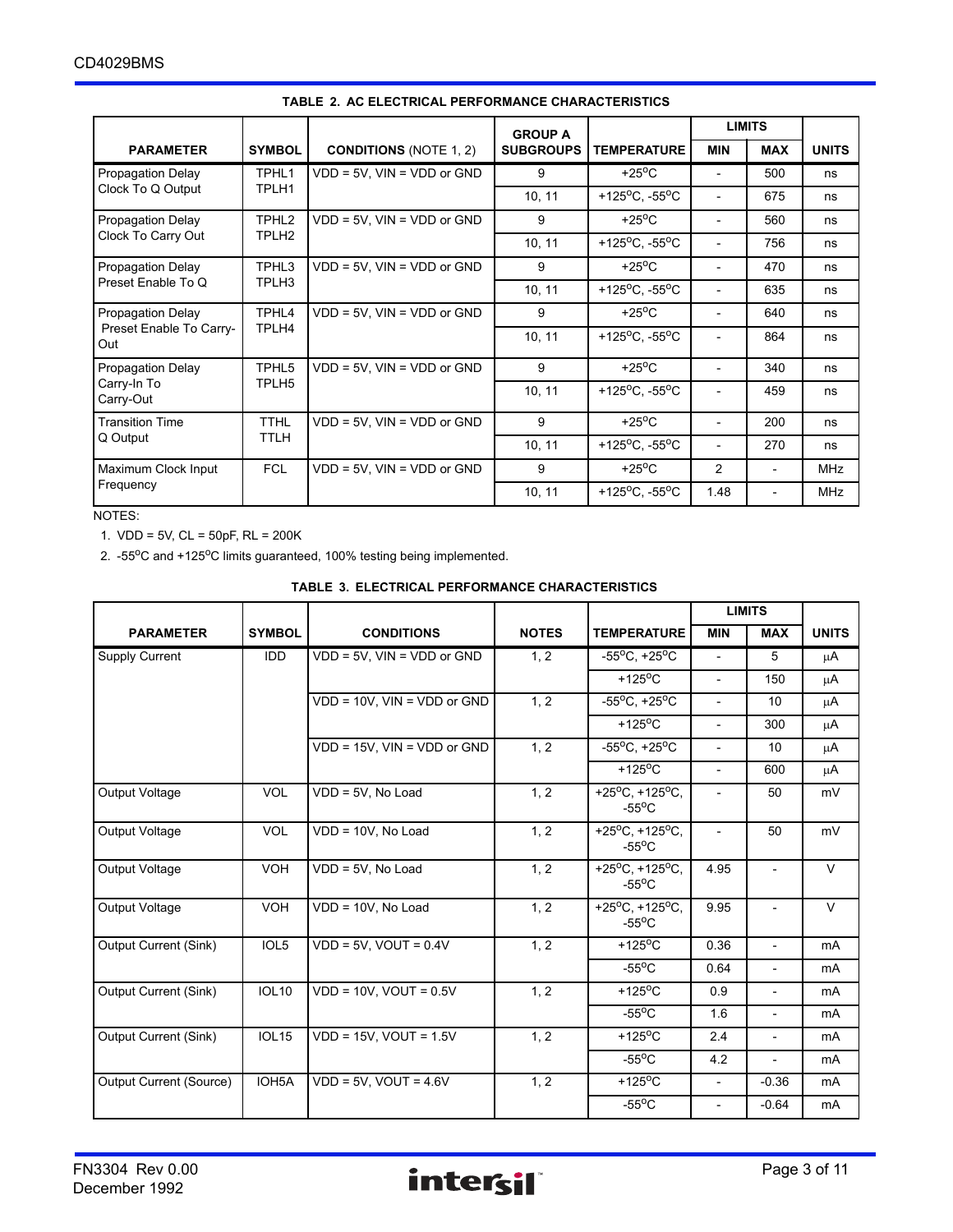|                                   |                    |                                       |                       |                                                         |                          | <b>LIMITS</b>            |              |  |
|-----------------------------------|--------------------|---------------------------------------|-----------------------|---------------------------------------------------------|--------------------------|--------------------------|--------------|--|
| <b>PARAMETER</b>                  | <b>SYMBOL</b>      | <b>CONDITIONS</b>                     | <b>NOTES</b>          | <b>TEMPERATURE</b>                                      | <b>MIN</b>               | <b>MAX</b>               | <b>UNITS</b> |  |
| Output Current (Source)           | IOH <sub>5</sub> B | $VDD = 5V$ , $VOUT = 2.5V$            | 1, 2                  | $+125^{\circ}$ C                                        | $\overline{\phantom{a}}$ | $-1.15$                  | mA           |  |
|                                   |                    |                                       |                       | $-55^{\circ}$ C                                         |                          | $-2.0$                   | mA           |  |
| Output Current (Source)           | <b>IOH10</b>       | $VDD = 10V$ , $VOUT = 9.5V$           | 1, 2                  | $+125$ <sup>o</sup> C                                   | $\mathbf{r}$             | $-0.9$                   | mA           |  |
|                                   |                    |                                       |                       | $-55^{\circ}$ C                                         | $\overline{a}$           | $-2.6$                   | mA           |  |
| Output Current (Source)           | <b>IOH15</b>       | VDD =15V, VOUT = 13.5V                | 1, 2                  | $+125$ <sup>o</sup> C                                   | $\overline{\phantom{a}}$ | $-2.4$                   | mA           |  |
|                                   |                    |                                       |                       | $-55^{\circ}$ C                                         | $\blacksquare$           | $-4.2$                   | mA           |  |
| Input Voltage Low                 | <b>VIL</b>         | $VDD = 10V$ , $VOH > 9V$ , $VOL < 1V$ | 1, 2                  | +25 $^{\circ}$ C, +125 $^{\circ}$ C,<br>$-55^{\circ}$ C |                          | 3                        | V            |  |
| Input Voltage High                | <b>VIH</b>         | VDD = 10V, VOH > 9V, VOL < 1V         | 1, 2                  | +25 $^{\circ}$ C, +125 $^{\circ}$ C,<br>$-55^{\circ}$ C | $\overline{7}$           | $\overline{\phantom{a}}$ | $\vee$       |  |
| <b>Propagation Delay</b>          | TPHL1              | $VDD = 10V$                           | 1, 2, 3               | $+25^{\circ}$ C                                         | $\blacksquare$           | 240                      | ns           |  |
| Q Output                          | TPLH1              | $VDD = 15V$                           | 1, 2, 3               | $+25^{\circ}$ C                                         | $\blacksquare$           | 180                      | ns           |  |
| Propagation Delay                 | TPHL <sub>2</sub>  | $VDD = 10V$                           | 1, 2, 3               | $+25^{\circ}$ C                                         | $\overline{\phantom{a}}$ | 260                      | ns           |  |
| Carry Output                      | TPLH <sub>2</sub>  | $VDD = 15V$                           | 1, 2, 3               | $+25^{\circ}$ C                                         | $\blacksquare$           | 190                      | ns           |  |
| Propagation Delay                 | TPHL3              | $VDD = 10V$                           | 1, 2, 3               | $+25^{\circ}$ C                                         |                          | 200                      | ns           |  |
| Preset Enable To Q                | TPLH <sub>3</sub>  | $VDD = 15V$                           | 1, 2, 3               | $+25^{\circ}$ C                                         | $\overline{\phantom{a}}$ | 160                      | ns           |  |
| Propagation Delay                 | TPHL4              | $VDD = 10V$                           | 1, 2, 3               | $+25^{\circ}$ C                                         | $\overline{\phantom{a}}$ | 290                      | ns           |  |
| Preset Enable To Carry-<br>Out    | TPLH4              | $VDD = 15V$                           | 1, 2, 3               | $+25^{\circ}$ C                                         | $\blacksquare$           | 210                      | ns           |  |
| Propagation Delay                 | TPHL5              | $VDD = 10V$                           | 1, 2, 3               | $+25^{\circ}$ C                                         | $\blacksquare$           | 140                      | ns           |  |
| Carry In To Carry Out             | TPLH5              | $VDD = 15V$                           | 1, 2, 3               | $+25^{\circ}$ C                                         |                          | 100                      | ns           |  |
| <b>Transition Time</b>            | <b>TTHL</b>        | $VDD = 10V$                           | 1, 2, 3               | $+25^{\circ}$ C                                         | $\overline{\phantom{a}}$ | 100                      | ns           |  |
|                                   | <b>TTLH</b>        | $VDD = 15V$                           | 1, 2, 3               | $+25^{\circ}$ C                                         |                          | 80                       | ns           |  |
| <b>FCL</b><br>Maximum Clock Input |                    | $VDD = 10V$                           | 1, 2, 3               | $+25^{\circ}$ C                                         | 4                        |                          | MHz          |  |
| Frequency                         |                    | $VDD = 15V$                           | 1, 2, 3               | $+25^{\circ}$ C                                         | 5.5                      | $\overline{\phantom{a}}$ | MHz          |  |
| Minimum Data Setup                | <b>TS</b>          | $VDD = 5V$                            | 1, 2, 3               | $+25^{\circ}$ C                                         | $\overline{\phantom{a}}$ | 340                      | ns           |  |
| Time<br>Note 4                    |                    | $VDD = 10V$                           | 1, 2, 3               | $+25^{\circ}$ C                                         | $\blacksquare$           | 140                      | ns           |  |
|                                   |                    | $VDD = 15V$                           | 1, 2, 3               | $+25^{\circ}$ C                                         |                          | 100                      | ns           |  |
| <b>Clock Rise And Fall Time</b>   | <b>TRCL</b>        | $VDD = 5V$                            | 1, 2, 3               | $+25^{\circ}$ C                                         | $\overline{\phantom{a}}$ | 15                       | μS           |  |
| Note 5                            | <b>TFCL</b>        | $VDD = 10V$                           | 1, 2, 3               | $+25^{\circ}$ C                                         |                          | 15                       | μS           |  |
|                                   |                    | $VDD = 15V$                           | 1, 2, 3               | $+25^{\circ}$ C                                         | $\overline{\phantom{a}}$ | 15                       | $\mu$ S      |  |
| Minimum Clock Pulse               | TW                 | $VDD = 5V$                            | 1, 2, 3               | $+25^{\circ}$ C                                         | $\overline{\phantom{a}}$ | 180                      | ns           |  |
| Width                             |                    | $VDD = 10V$                           | 1, 2, 3               | $+25^{\circ}$ C                                         | $\overline{\phantom{a}}$ | 90                       | ns           |  |
|                                   |                    | $VDD = 15V$                           | $\overline{1}$ , 2, 3 | $+25^{\circ}$ C                                         | $\overline{\phantom{a}}$ | 60                       | ns           |  |
| Minimum Carry In Setup            | <b>TS</b>          | $VDD = 5V$                            | 1, 2, 3               | $+25^{\circ}$ C                                         | $\overline{\phantom{a}}$ | 200                      | ns           |  |
| Time<br>Note 6                    |                    | $VDD = 10V$                           | 1, 2, 3               | $+25^{\circ}$ C                                         | $\overline{\phantom{a}}$ | 70                       | ns           |  |
|                                   |                    | $VDD = 15V$                           | 1, 2, 3               | $+25^{\circ}$ C                                         |                          | 60                       | ns           |  |
| Minimum Carry Input               | <b>TH</b>          | $VDD = 5V$                            | 1, 2, 3               | $+25^{\circ}$ C                                         | $\overline{\phantom{a}}$ | 50                       | ns           |  |
| Hold Time<br>Note 6               |                    | $VDD = 10V$                           | 1, 2, 3               | $+25^{\circ}$ C                                         | $\frac{1}{2}$            | 30                       | ns           |  |
|                                   |                    | $VDD = 15V$                           | 1, 2, 3               | $+25^{\circ}$ C                                         | $\overline{\phantom{a}}$ | 25                       | ns           |  |
| Minimum Preset Enable             | <b>TREM</b>        | $VDD = 5V$                            | 1, 2, 3               | $+25^{\circ}$ C                                         | $\overline{\phantom{a}}$ | 200                      | ns           |  |
| <b>Removal Time</b><br>Note 4     |                    | $VDD = 10V$                           | 1, 2, 3               | $+25^{\circ}$ C                                         | $\overline{\phantom{a}}$ | 110                      | ns           |  |
|                                   |                    | $VDD = 15V$                           | 1, 2, 3               | $+25^{\circ}$ C                                         | $\overline{\phantom{a}}$ | 80                       | ns           |  |

### **TABLE 3. ELECTRICAL PERFORMANCE CHARACTERISTICS (Continued)**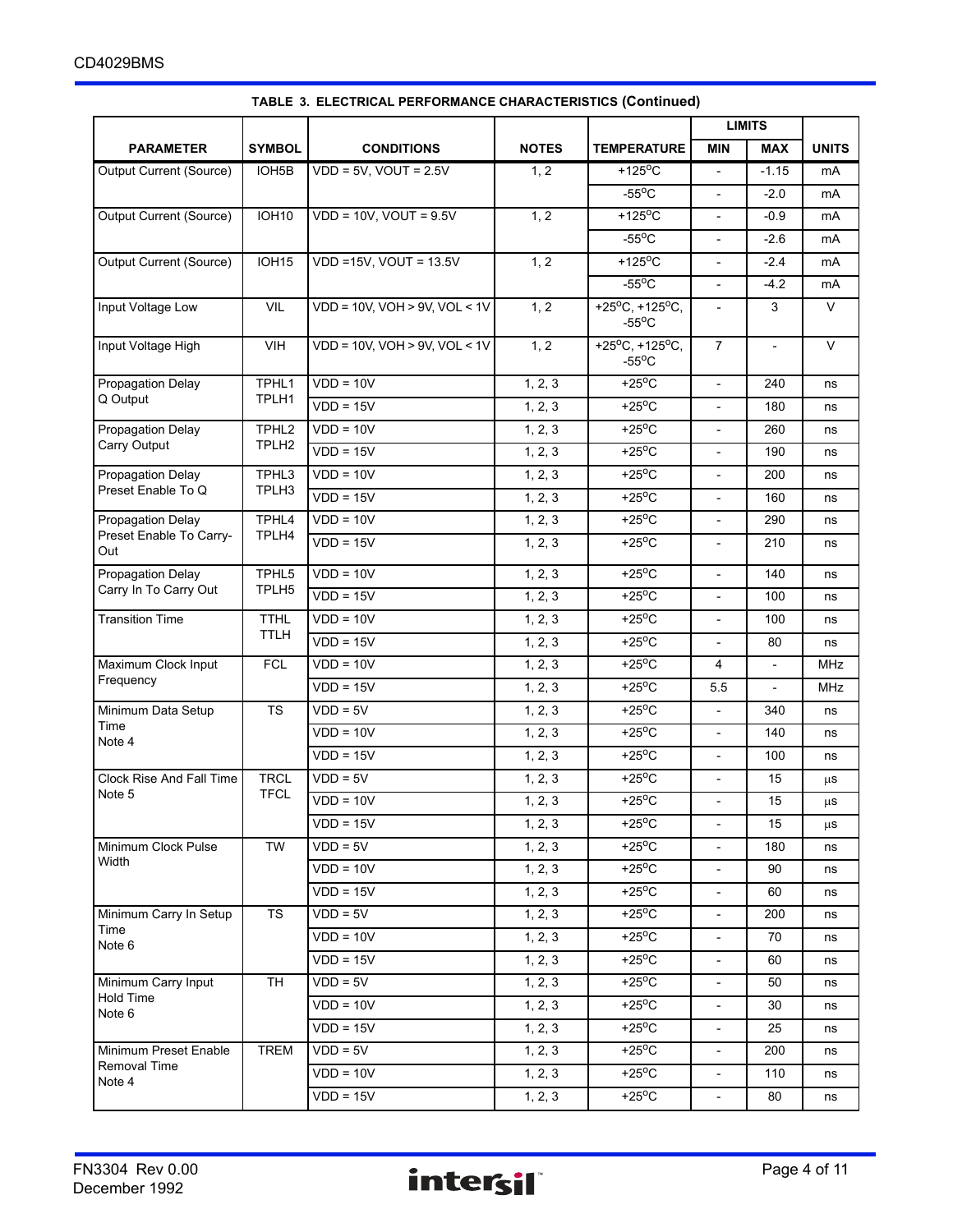|                                             |               |                   |              |                               | <b>LIMITS</b> |            |              |
|---------------------------------------------|---------------|-------------------|--------------|-------------------------------|---------------|------------|--------------|
| <b>PARAMETER</b>                            | <b>SYMBOL</b> | <b>CONDITIONS</b> | <b>NOTES</b> | <b>TEMPERATURE</b>            | <b>MIN</b>    | <b>MAX</b> | <b>UNITS</b> |
| Minimum Preset Enable<br><b>Pulse Width</b> | TW            | $VDD = 5V$        | 1, 2, 3      | +25 $\mathrm{^{\circ}C}$      |               | 130        | ns           |
|                                             |               | $VDD = 10V$       | 1, 2, 3      | +25 $\mathrm{^{\mathrm{o}}C}$ |               | 70         | ns           |
|                                             |               | $VDD = 15V$       | 1, 2, 3      | +25 $\mathrm{^{\circ}C}$      |               | 50         | ns           |
| Input Capacitance                           | <b>CIN</b>    | Any Input         | 1, 2         | +25 $\mathrm{^{\circ}C}$      |               | 7.5        | pF           |

#### **TABLE 3. ELECTRICAL PERFORMANCE CHARACTERISTICS (Continued)**

NOTES:

1. All voltages referenced to device GND.

2. The parameters listed on Table 3 are controlled via design or process and are not directly tested. These parameters are characterized on initial design release and upon design changes which would affect these characteristics.

3. CL = 50pF, RL = 200K, Input TR, TF < 20ns.

4. From Up/Down, Binary/Decode, Carry In, or Preset Enable Control Inputs to Clock Edge.

5. If more than one unit is cascaded in the parallel clocked application, tr CL should be made  $\leq$  the sum of the fixed propagation delay at 15pF and the transition time of the carry output driving stage for the estimated capacitive load. This measurement was made with a decoupling capacitor  $(>1\mu F)$  between VDD and VSS.

6. From Carry In to Clock Edge.

#### **TABLE 4. POST IRRADIATION ELECTRICAL PERFORMANCE CHARACTERISTICS**

|                               |                                          |                                    |              |                               |            | <b>LIMITS</b>                     |              |
|-------------------------------|------------------------------------------|------------------------------------|--------------|-------------------------------|------------|-----------------------------------|--------------|
| <b>PARAMETER</b>              | <b>SYMBOL</b>                            | <b>CONDITIONS</b>                  | <b>NOTES</b> | <b>TEMPERATURE</b>            | <b>MIN</b> | <b>MAX</b>                        | <b>UNITS</b> |
| <b>Supply Current</b>         | IDD.                                     | $VDD = 20V$ , $VIN = VDD$ or $GND$ | 1, 4         | $+25^{\circ}$ C               |            | 25                                | μA           |
| N Threshold Voltage           | <b>VNTH</b>                              | $VDD = 10V$ , $ISS = -10\mu A$     | 1, 4         | $+25^{\circ}$ C               | $-2.8$     | $-0.2$                            | $\vee$       |
| N Threshold Voltage<br>Delta  | $\triangle VTN$                          | $VDD = 10V$ . $ISS = -10uA$        | 1, 4         | $+25^{\circ}$ C               |            | $+1$                              | $\vee$       |
| P Threshold Voltage           | <b>VTP</b>                               | $VSS = 0V$ , $IDD = 10\mu A$       | 1, 4         | $+25^{\circ}$ C               | 0.2        | 2.8                               | $\vee$       |
| P Threshold Voltage<br>Delta  | $\triangle VTP$                          | $VSS = 0V$ . $IDD = 10uA$          | 1, 4         | +25 $\mathrm{^{\mathrm{o}}C}$ |            | $+1$                              | $\vee$       |
| Functional                    | F.<br>$VDD = 18V$ , $VIN = VDD$ or $GND$ |                                    |              | $+25^{\circ}$ C               | $VOH$ >    | VOL <                             | $\vee$       |
|                               |                                          | $VDD = 3V$ , $VIN = VDD$ or $GND$  |              |                               | VDD/2      | VDD/2                             |              |
| <b>Propagation Delay Time</b> | <b>TPHL</b><br><b>TPLH</b>               | $VDD = 5V$                         | 1, 2, 3, 4   | $+25^{\circ}$ C               |            | 1.35x<br>$+25^{\circ}$ C<br>Limit | ns           |

NOTES: 1. All voltages referenced to device GND.

2. CL = 50pF, RL = 200K, Input TR, TF < 20ns

3. See Table 2 for  $+25^{\circ}$ C limit.

4. Read and Record

| <b>PARAMETER</b>        | <b>SYMBOL</b> | <b>DELTA LIMIT</b>           |
|-------------------------|---------------|------------------------------|
| Supply Current - MSI-2  | חחו           | $\pm$ 1.0 $\mu$ A            |
| Output Current (Sink)   | IOL5          | $\pm$ 20% x Pre-Test Reading |
| Output Current (Source) | IOH5A         | $\pm$ 20% x Pre-Test Reading |

#### **TABLE 5. BURN-IN AND LIFE TEST DELTA PARAMETERS +25OC**

#### **TABLE 6. APPLICABLE SUBGROUPS**

| <b>CONFORMANCE GROUP</b>      | <b>MIL-STD-883</b><br><b>METHOD</b> | <b>GROUP A SUBGROUPS</b> | <b>READ AND RECORD</b> |
|-------------------------------|-------------------------------------|--------------------------|------------------------|
| Initial Test (Pre Burn-In)    | 100% 5004                           | 1, 7, 9                  | IDD, IOL5, IOH5A       |
| Interim Test 1 (Post Burn-In) | 100% 5004                           | . . 7. 9                 | IDD, IOL5, IOH5A       |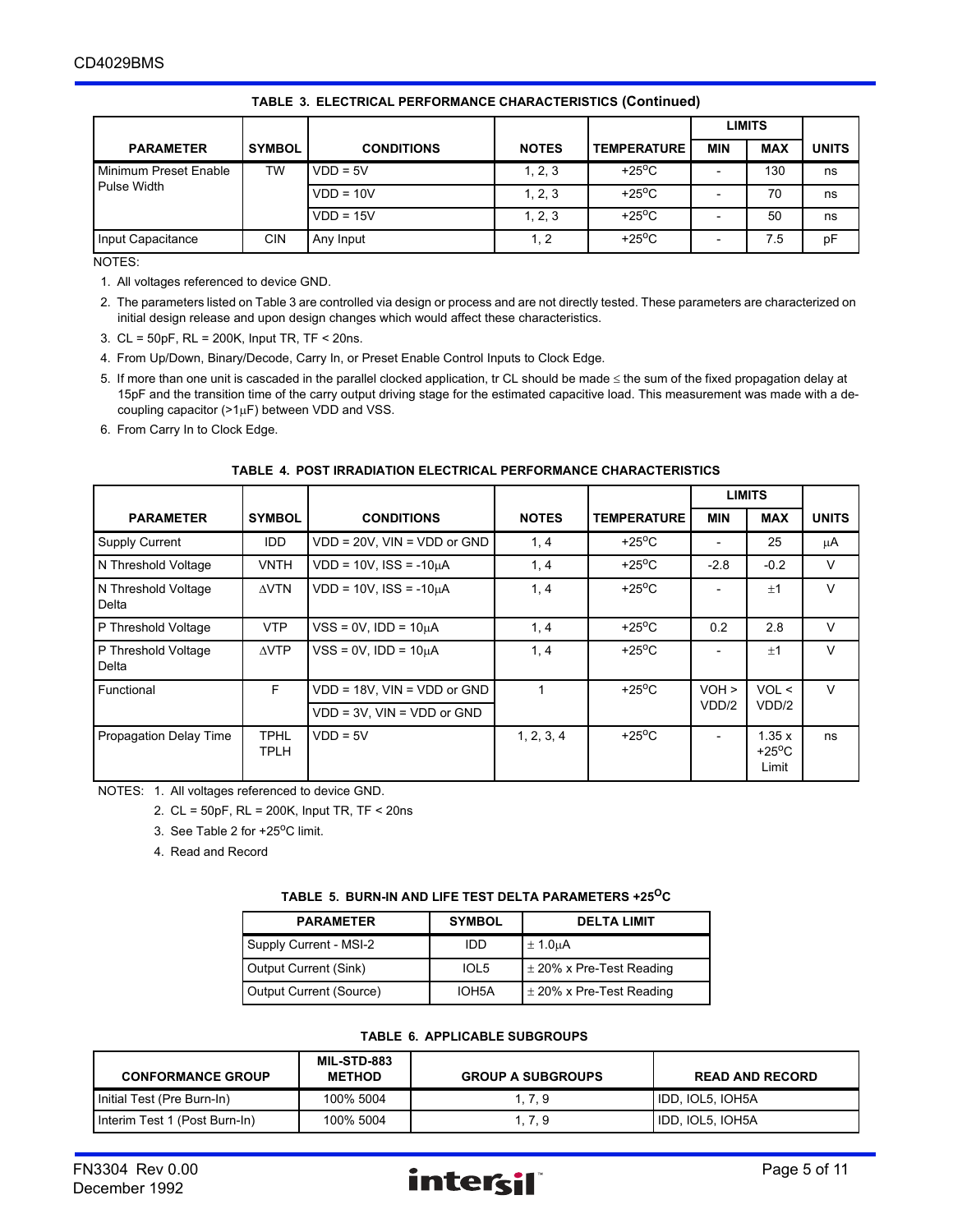| <b>CONFORMANCE GROUP</b> |                               | <b>MIL-STD-883</b><br><b>METHOD</b> | <b>GROUP A SUBGROUPS</b>              | <b>READ AND RECORD</b>       |
|--------------------------|-------------------------------|-------------------------------------|---------------------------------------|------------------------------|
|                          | Interim Test 2 (Post Burn-In) | 100% 5004                           | 1, 7, 9                               | IDD, IOL5, IOH5A             |
| PDA (Note 1)             |                               | 100% 5004                           | 1, 7, 9, Deltas                       |                              |
|                          | Interim Test 3 (Post Burn-In) | 100% 5004                           | 1.7.9                                 | IDD, IOL5, IOH5A             |
| PDA (Note 1)             |                               | 100% 5004                           | 1, 7, 9, Deltas                       |                              |
| <b>Final Test</b>        |                               | 100% 5004                           | 2, 3, 8A, 8B, 10, 11                  |                              |
| Group A                  |                               | Sample 5005                         | 1, 2, 3, 7, 8A, 8B, 9, 10, 11         |                              |
| Group B                  | Subgroup B-5                  | Sample 5005                         | 1, 2, 3, 7, 8A, 8B, 9, 10, 11, Deltas | Subgroups 1, 2, 3, 9, 10, 11 |
|                          | Subgroup B-6                  | Sample 5005                         | 1, 7, 9                               |                              |
| Group D                  |                               | Sample 5005                         | 1, 2, 3, 8A, 8B, 9                    | Subgroups 1, 23              |

#### **TABLE 6. APPLICABLE SUBGROUPS (Continued)**

NOTE: 1. 5% Parameteric, 3% Functional; Cumulative for Static 1 and 2.

#### **TABLE 7. TOTAL DOSE IRRADIATION**

|                           | MIL-STD-883   | <b>TEST</b>      |                   | <b>READ AND RECORD</b> |                   |
|---------------------------|---------------|------------------|-------------------|------------------------|-------------------|
| <b>CONFORMANCE GROUPS</b> | <b>METHOD</b> | <b>PRE-IRRAD</b> | <b>POST-IRRAD</b> | <b>PRE-IRRAD</b>       | <b>POST-IRRAD</b> |
| Group E Subgroup 2        | 5005          | 1, 7, 9          | Table 4           | 1.9                    | Table 4           |

#### **TABLE 8. BURN-IN AND IRRADIATION TEST CONNECTIONS**

|                            |                 |                                   |                                      |                 | <b>OSCILLATOR</b> |       |
|----------------------------|-----------------|-----------------------------------|--------------------------------------|-----------------|-------------------|-------|
| <b>FUNCTION</b>            | <b>OPEN</b>     | <b>GROUND</b>                     | <b>VDD</b>                           | $9V \pm -0.5V$  | 50kHz             | 25kHz |
| Static Burn-In 1<br>Note 1 | 2, 6, 7, 11, 14 | $1, 3 - 5, 8 - 10, 12,$<br>13, 15 | 16                                   |                 |                   |       |
| Static Burn-In 2<br>Note 1 | 2, 6, 7, 11, 14 | 8                                 | $1, 3 - 5, 9, 10, 12,$<br>13, 15, 16 |                 |                   |       |
| Dynamic Burn-<br>In Note 1 |                 | $1, 3 - 5, 8, 12, 13$             | 9, 10, 16                            | 2, 6, 7, 11, 14 | 15                |       |
| Irradiation<br>Note 2      | 2, 6, 7, 11, 14 | 8                                 | 1, 3 - 5, 9, 10, 12,<br>13, 15, 16   |                 |                   |       |

NOTE:

1. Each pin except VDD and GND will have a series resistor of  $10K \pm 5\%$ , VDD =  $18V \pm 0.5V$ 

2. Each pin except VDD and GND will have a series resistor of  $47K \pm 5\%$ ; Group E, Subgroup 2, sample size is 4 dice/wafer, 0 failures,  $VDD = 10V \pm 0.5V$ 

> © Copyright Intersil Americas LLC 1999. All Rights Reserved. All trademarks and registered trademarks are the property of their respective owners.

> > For additional products, see [www.intersil.com/en/products.html](http://www.intersil.com/en/products.html?utm_source=Intersil&utm_medium=datasheet&utm_campaign=disclaimer-ds-footer)

[Intersil products are manufactured, assembled and tested utilizing ISO9001 quality systems as noted](http://www.intersil.com/en/products.html?utm_source=Intersil&utm_medium=datasheet&utm_campaign=disclaimer-ds-footer) in the quality certifications found at [www.intersil.com/en/support/qualandreliability.html](http://www.intersil.com/en/support/qualandreliability.html?utm_source=Intersil&utm_medium=datasheet&utm_campaign=disclaimer-ds-footer)

*Intersil products are sold by description only. Intersil may modify the circuit design and/or specifications of products at any time without notice, provided that such modification does not, in Intersil's sole judgment, affect the form, fit or function of the product. Accordingly, the reader is cautioned to verify that datasheets are current before placing orders. Information furnished by Intersil is believed to be accurate and reliable. However, no responsibility is assumed by Intersil or its subsidiaries for its use; nor for any infringements of patents or other rights of third parties which may result from its use. No license is granted by implication or otherwise under any patent or patent rights of Intersil or its subsidiaries.*

For information regarding Intersil Corporation and its products, see [www.intersil.com](http://www.intersil.com?utm_source=intersil&utm_medium=datasheet&utm_campaign=disclaimer-ds-footer)

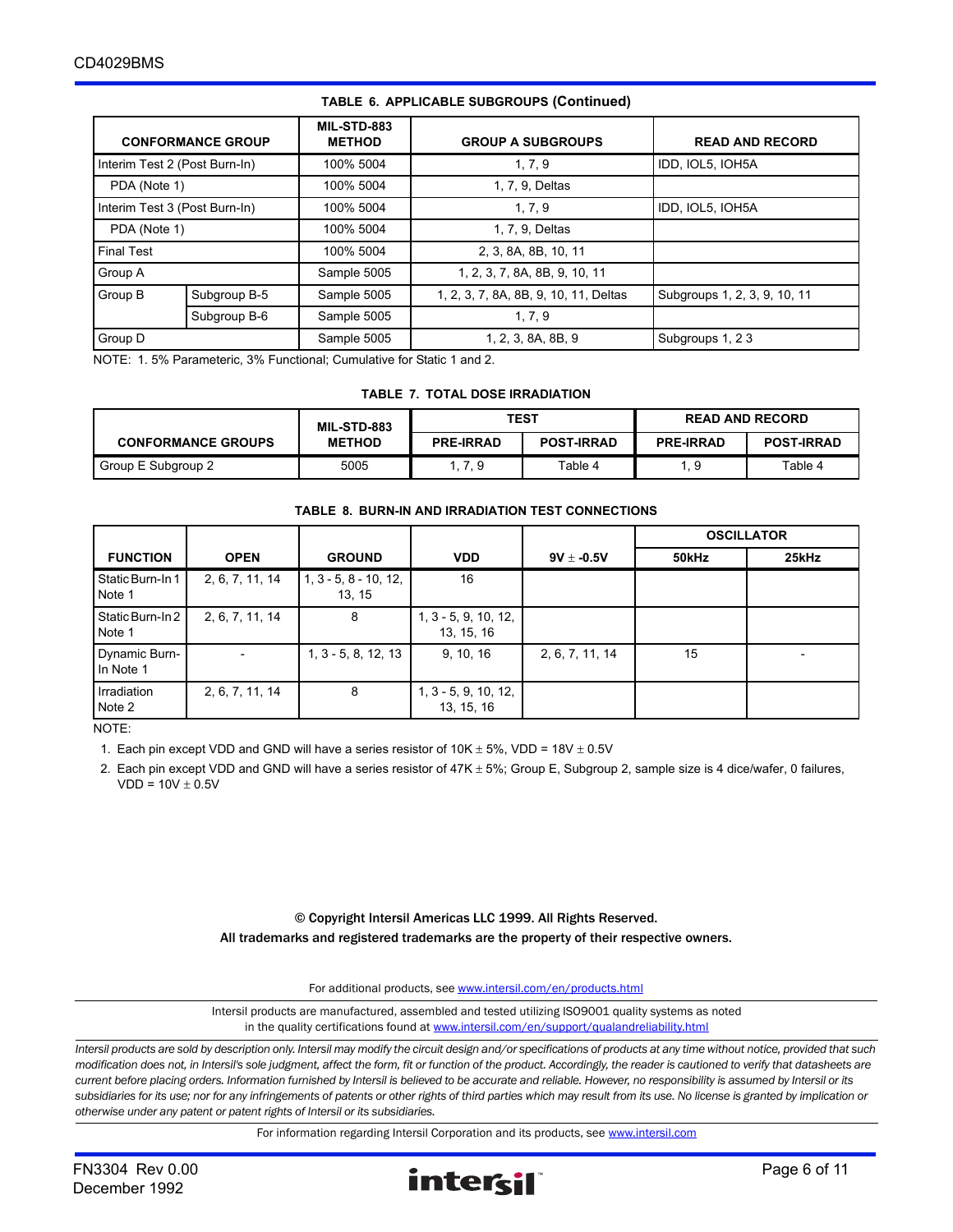



 $\blacksquare$ 

ntersil





 $\overline{\mathbf{v}}$  vss

|                            |  | <b>CLOCK</b> | <b>TE</b> | <b>PE</b>   | J | Q                       | Q         |                              | <b>CONTROL</b><br><b>INPUT</b> |
|----------------------------|--|--------------|-----------|-------------|---|-------------------------|-----------|------------------------------|--------------------------------|
| ٥                          |  | X            | X         | $\Omega$    | 0 | $\Omega$                | 1         |                              | <b>BIN/DEC</b><br>(B/D)        |
| PЕ<br>J                    |  |              | $\Omega$  | 1           | X | Ō                       | Q         |                              | UP/DOWN<br>(U/D)               |
| TE.<br>Q<br>$\overline{Q}$ |  | X            | X         | $\mathbf 0$ |   |                         | $\Omega$  |                              | <b>Preset Enable</b><br>(PE)   |
|                            |  | 1            | 1         | X           | Q | $\overline{\mathsf{Q}}$ | <b>NC</b> | CARRY IN (CI<br>(CLOCK ENABL |                                |
|                            |  |              | X         | 1           | X | Q                       | Q         | <b>NC</b>                    |                                |

X = Don't Care

| <b>FUNCTION TABLE</b>           |                              |                                                                                                           |  |  |  |  |
|---------------------------------|------------------------------|-----------------------------------------------------------------------------------------------------------|--|--|--|--|
| <b>CONTROL</b><br><b>INPUT</b>  | <b>LOGIC</b><br><b>LEVEL</b> | <b>ACTION</b>                                                                                             |  |  |  |  |
| <b>BIN/DEC</b><br>(B/D)         |                              | <b>Binary Count</b><br>Decade Count                                                                       |  |  |  |  |
| <b>UP/DOWN</b><br>(U/D)         |                              | Up Count<br>Down Count                                                                                    |  |  |  |  |
| <b>Preset Enable</b><br>(PE)    |                              | Jam In<br>No Jam                                                                                          |  |  |  |  |
| CARRY IN (CI)<br>(CLOCK ENABLE) |                              | No Counter Advance at<br><b>POS Clock Transition</b><br>Advance Counter at<br><b>POS Clock Transition</b> |  |  |  |  |



Page 7 of 11 Page 7 of 11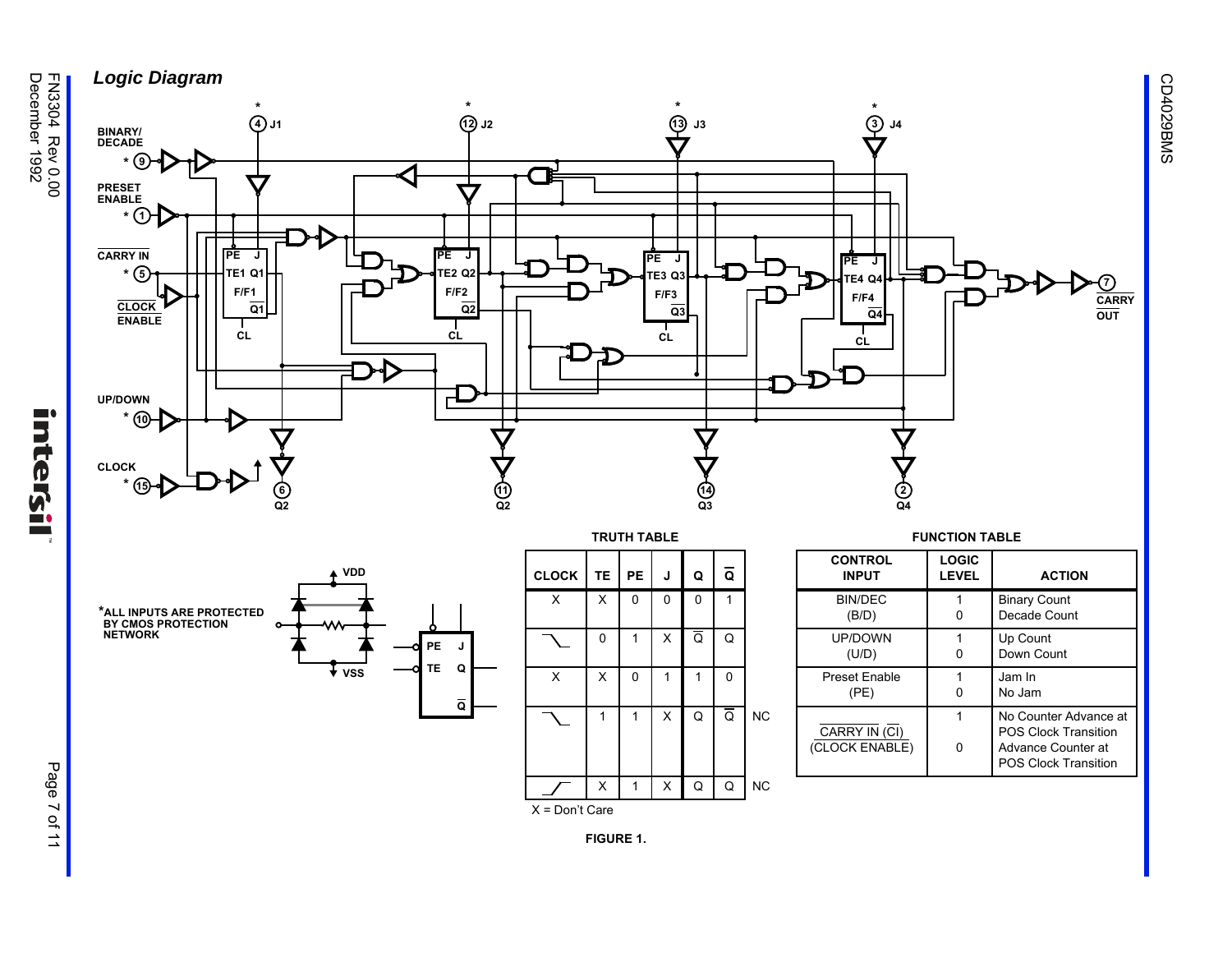# *Typical Performance Characteristics*







**FIGURE 4. TYPICAL OUTPUT HIGH (SOURCE) CURRENT CHARACTERISTICS**







**FIGURE 5. MINIMUM OUTPUT HIGH (SOURCE) CURRENT CHARACTERISTICS**

**-10V**

**-15V**



**FIGURE 7. TYPICAL PROPAGATION DELAY TIME AS A FUNCTION OF LOAD CAPACITANCE (Q OUTPUT)**

**-5**

**-10**

**-15**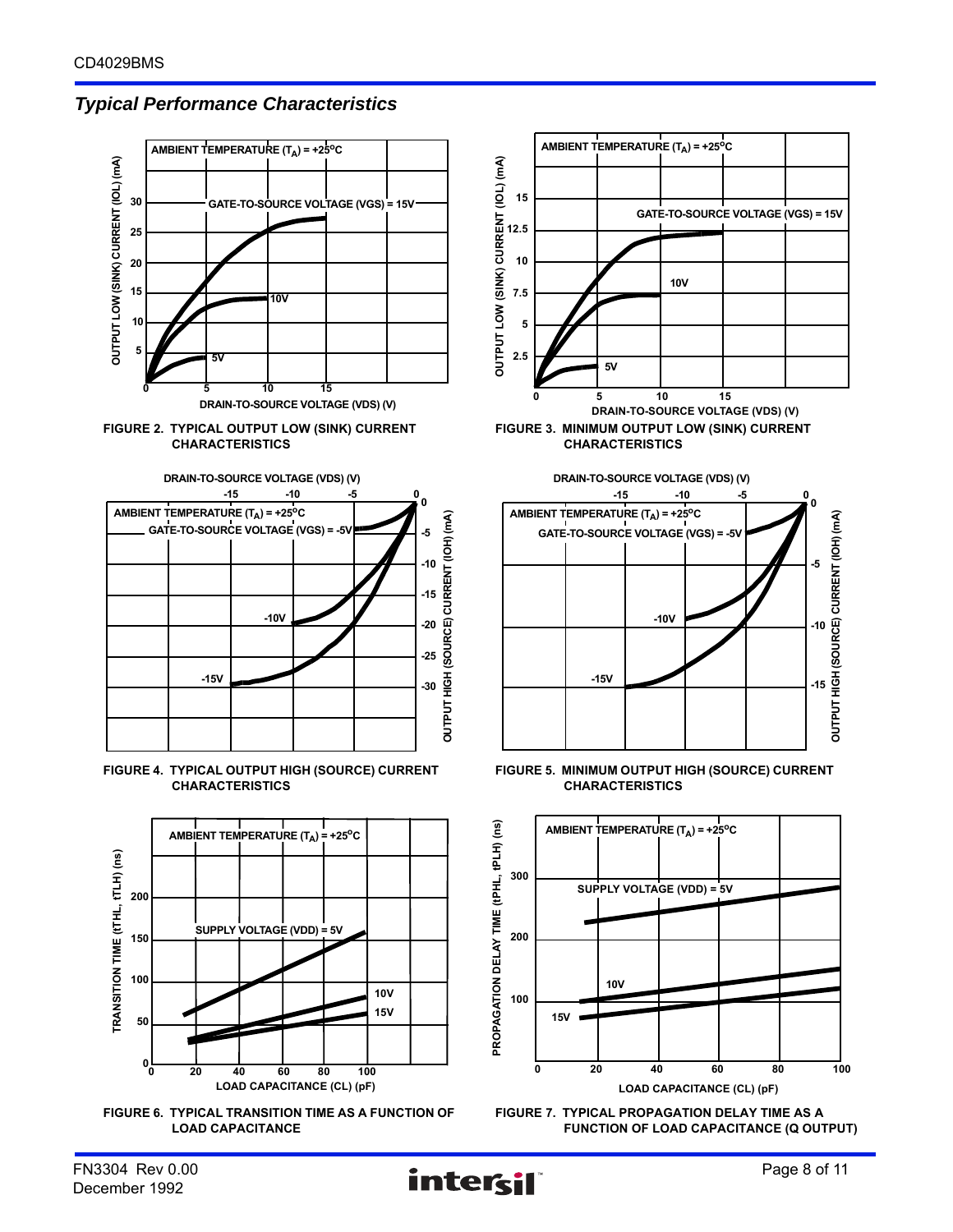# *Typical Performance Characteristics* **(Continued)**







The CD4029BMS CLOCK and UP/DOWN inputs are used directly in most applications. In applications where CLOCK UP and CLOCK DOWN inputs are provided, conversion to the CD4029BMS CLOCK and UP/DOWN inputs can easily be realized by use of the circuit in Figure 11.

CD4029BMS changes count on positive transitions of CLOCK UP or CLOCK DOWN inputs. For the gate configuration in Figure 12, when counting up the CLOCK DOWN input must be maintained high and conversely when count-

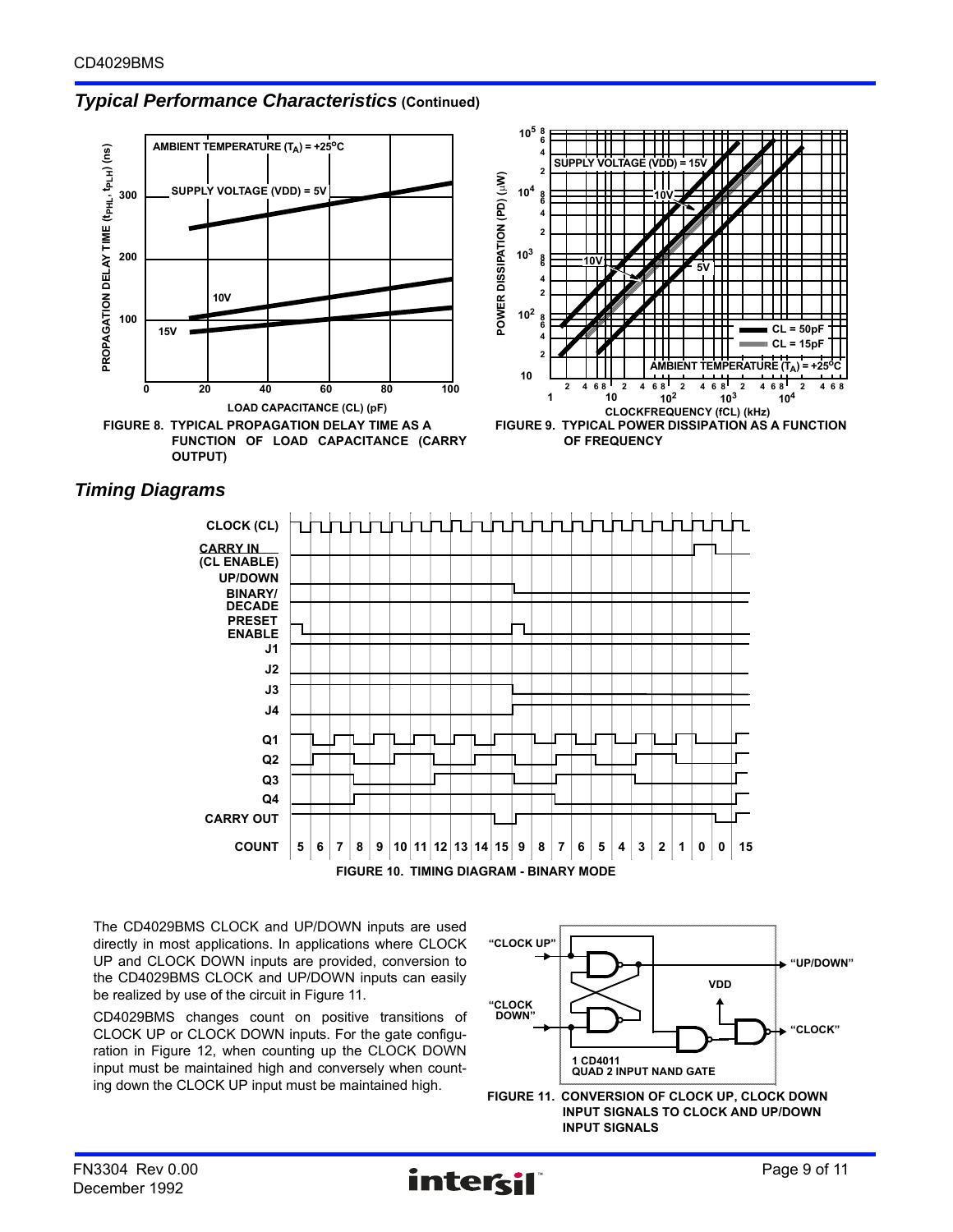## *Timing Diagrams* **(Continued)**



**\*CARRY OUT LINES AT THE 2ND, 3RD, ETC, STAGES MAY HAVE A NEG-ATIVE-GOING GLITCH PULSE RESULTING FROM DIFFERENTIAL DELAYS OF DIFFERENT CD4029BMS IC'S. THESE NEGATIVE GOING GLITCHES DO NOT AFFECT PROPER CD4029BMS OPERATION. HOW-EVER, IF THE CARRY OUT SIGNALS ARE USED TO TRIGGER OTHER EDGE-SENSITIVE LOGIC DEVICES, SUCH AS FF'S OR COUNTERS, THE CARRY OUT SIGNALS SHOULD BE GATED WITH THE CLOCK SIGNAL USING A 2-INPUT OR GATE SUCH AS CD4071BMS.**

**FIGURE 13. CASCADING COUNTER PACKAGES**